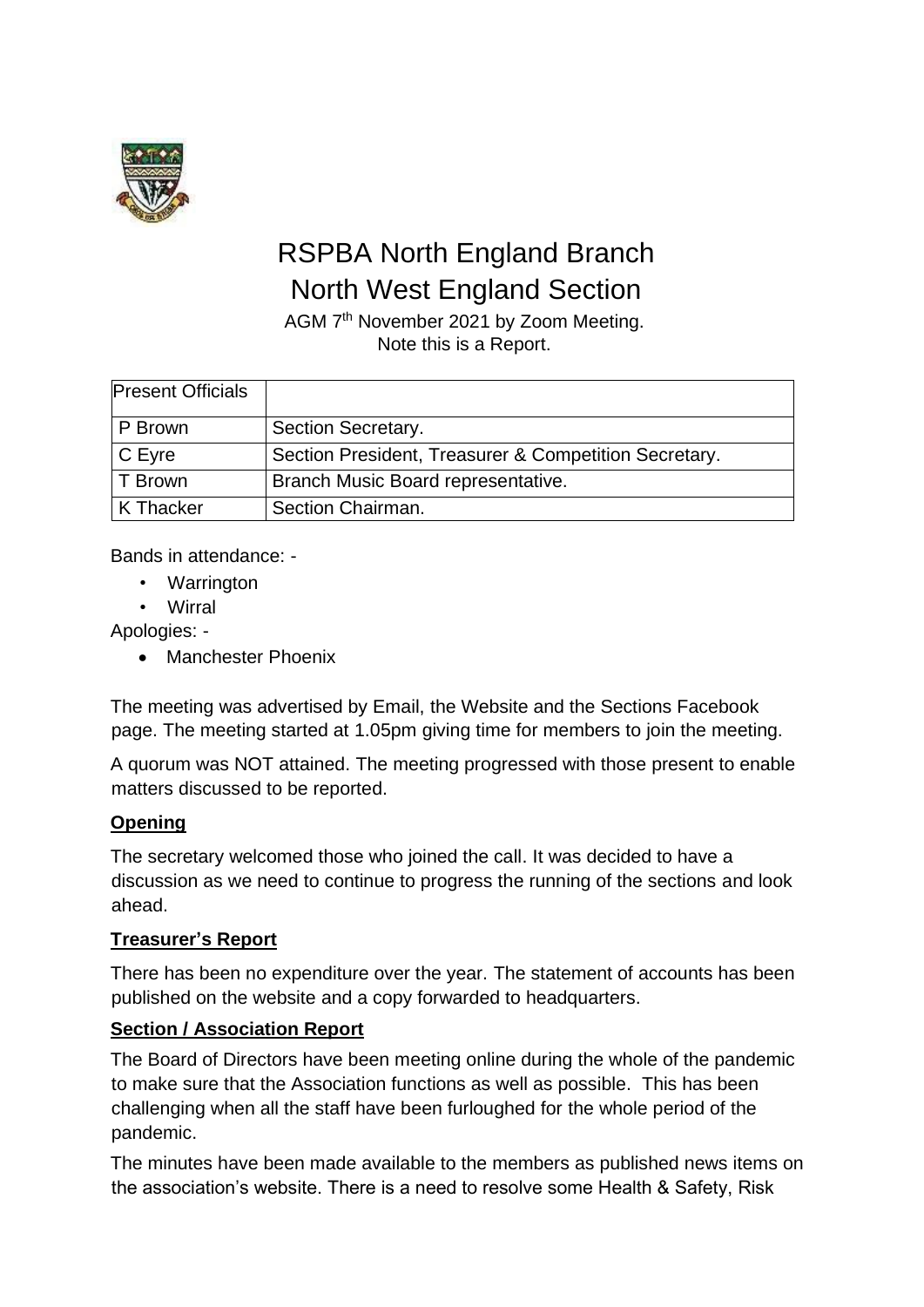Assessment and Administration matters now we have access to the building before we will be able to declare it open for use by our members.

Financially we are not overflowing with money but the Board of Directors are confident that we will be able to keep our heads above water. This position will improve when the Championships come back on stream next year.

As a gesture of good will to the Bands that supported the association last year we have given them a reduction of 50% in their membership fees for 2022 and are looking at this also happening in 2023 if the finances allow - just a small thank you.

The various committees have still been working away during this difficult time reporting back to the Board. Our new website is up and running. Further functionality will be deployed in the coming months.

Let us look forward to a 'normal' 2022 season and being back on the grass where we all belong.

## **Music Board Report**

The MB has held meetings throughout the year. Details have been reported through the Board of Directors minutes.

They held a meeting on the 1<sup>st</sup> August 2020. Theresa was not present at the meeting due to other commitments. These minutes are still to go before the Board of Directors.

There is to be the 'Grade 1' online conference call on Sat 15<sup>th</sup> August at 1800h GMT.

On 30th July a MB survey of the Novice Juvenile/Grade 4B bands was undertaken using "Survey Monkey" and the RSPBA contact details for the registered bands. The survey is looking to get support for a pilot on the change to the start of a performance.

The Music Board is recommending that Indoor and Solo contests are reviewed by the Format Group in line with rule 2.16 (The Music Board is responsible for Competition format…..) to update and to have a defined set of rules and principles where local adaptations are likely to continue.

### **2022 Section Competitions / (and workshop).**

The Section will continue with its own Solo Piping contest, but we are looking to having a Branch contest for the Drumming and Mini Bands, to share the costs and create a larger pool of entries to make the event viable.

The committee will progress the scheduling of the event in the New Year once we have clarity on the likely participants and under what restrictions an indoor event needs to consider.

### **Officials**

There was insufficient representation for appointments to be voted / ratified. Those in post agreed to continue in post until the next AGM